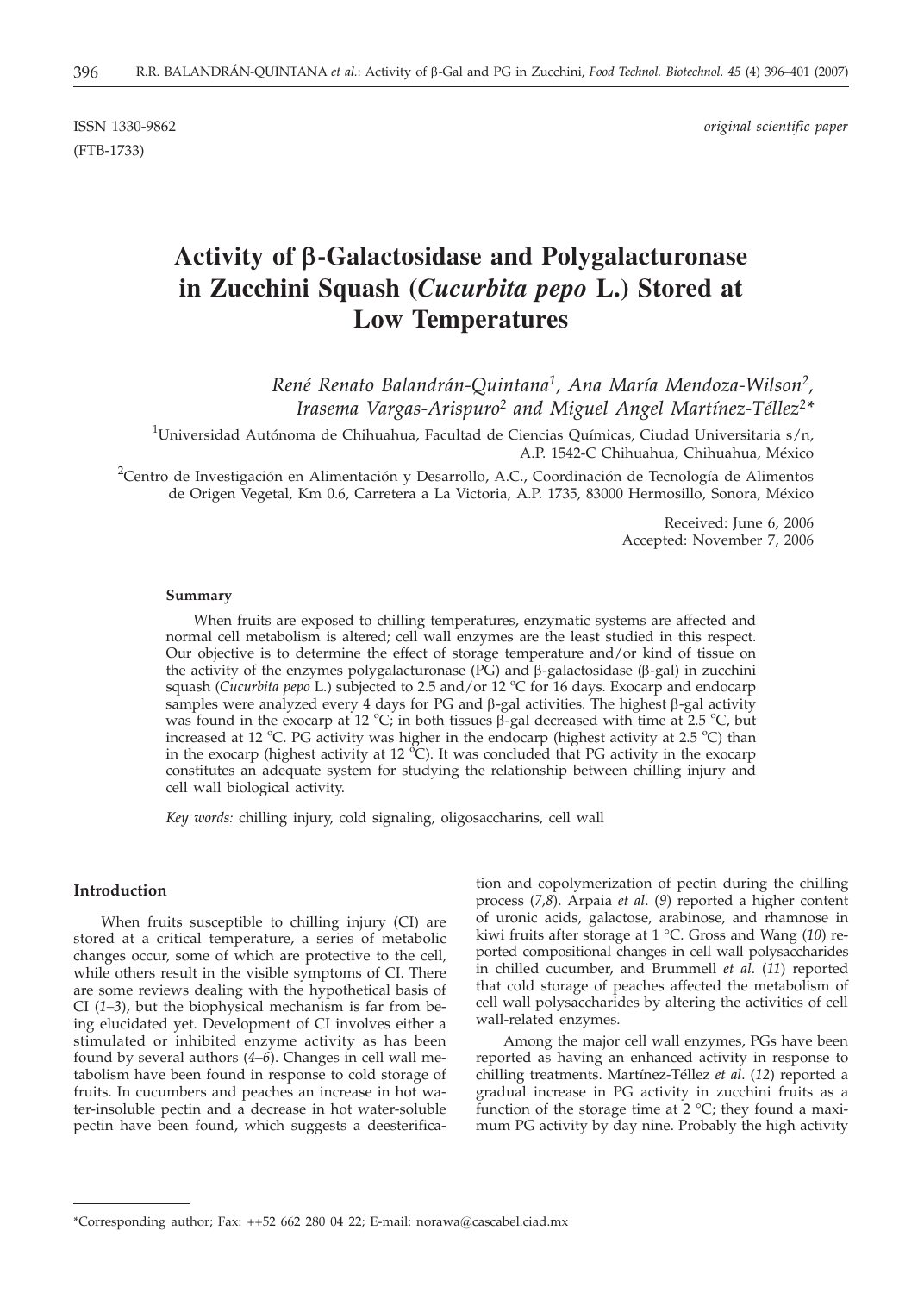of PG was responsible for the fruit softening found at this combination of temperature and time, as there is evidence that suggests a main role of PG in the softening of fruits during the ripening process (*13*). Nevertheless, PG in such a system could have a more specialized function, as it has been demonstrated in the study of plant-pathogen interactions. Pathogen fungi produce pectinases that attack the homogalacturonan in the plant cell wall; PG is among the early secreted enzymes which have a central role in pathogenesis (*14*). Fungal PG exhibit both exo and endo activities, and they are coded by multigenetic families whose size seems to vary with the specificity of the interaction (*15*).

Endo-PG cleaves  $\beta$ -1,4-galacturonic acid residues in the homogalacturonan backbone and releases oligosaccharides of different molecular size. Some of these oligosaccharides, which are known as oligosaccharins, possess biological activity; even at very low concentrations they have the ability to induce the plant defense system. Thus, the plant cell wall possesses its own signals for defense, or endogenous elicitors (*15*). The signals are produced whether a pathogen attacks the plant or not, an example being the cell death phenomena that precede either wounding or low-temperature shocks (*16*). With such background in mind we propose a role of PG in the primary stage of the development of chilling injury in zucchini squash.

 $\beta$ -gal is an ubiquitous multigenetic enzyme with the ability to hydrolyze b*-*D-galactosyl, a non-reducing end residue from  $\beta$ -D-galactoside compounds.  $\beta$ -gal have been purified either from plants or fungi and their kinetic data have been determined in order to find a technological application for them in the hydrolysis of milk lactose (*17,18*).

It is known that xyloglucan is the natural substrate for b-gal in some dicotyledonous plants, but their role *in vivo* is not yet clear; presumably, they are involved in the changes the cell wall undergoes during the development and ripening of plants and fruits, respectively (*19–24*). It has been suggested that the galactan degradation carried out by these enzymes could determine structural changes and affect cell wall porosity, and that the increase in pore size would allow the access of other cell wall degrading enzymes to their substrate (*25*).

In light of the structural requirements of some oligosaccharins from xyloglucan (*14*), it is possible that during the exposure of fruits to chilling  $\beta$ -gal modifies the structure of such oligosaccharins, thus giving them their active form; however, this hypothesis lacks experimental support as there are not enough reports which relate CI to  $\beta$ -gal activity.

In this work PG and  $\beta$ -gal activities were monitored in the exocarp and endocarp from zucchini fruits stored at 2.5 and/or 12 °C through a 16-day period, in order to better understand their role in the chilling response of both tissues.

## **Materials and Methods**

#### *Fruit material*

Field-grown Raven zucchini (*Cucurbita pepo* L.) were harvested and selected by size (17–20 cm) and quality attributes such as turgor, dark-green color, free of wounds, mechanical injuries, and insect infestation.

### *Storage conditions and sampling*

After harvesting and sorting, zucchini fruits were divided into two groups of 50 fruits each. One was stored at 12 °C and the other at 2.5 °C, both at 85 % relative humidity (RH), for 16 days. Separately, two more groups, consisting of 15 fruits each, were stored at 12 °C and 2.5 °C, also at 85 % RH, for 16 days in order to evaluate the CI index.

In the course of a 16-day period, triplicate random samples were taken every 4 days from batches stored at both temperatures. Exocarp (3 mm thickness) was removed from fruits and sliced into pieces of 1 cm2. The endocarp was cut into 1 cm<sup>3</sup> pieces. Samples thus obtained were placed in plastic bags and immediately stored at –70 °C until enzymatic analysis was made. Also, the CI index was determined every 4 days in the groups of fruits stored for that purpose.

## *Chilling injury index*

CI index was evaluated according to Martínez-Téllez and Lafuente (*5*) by means of a subjective scale of visual symptoms based on both necrotic surface and pitting intensity, according to the following scale: 0, no pitting; 1, slight (10 % or less of the evaluated fruit); 2, medium (10–20 % of the evaluated fruit); and 3, severe pitting (>20 % of the evaluated fruit). CI symptoms were assessed 24 h after transferring fruits from storage chambers to room temperature (20 °C).

#### *b-galactosidase activity in the exocarp and endocarp*

b-gal determination was made according to Distler and Jourdian (*26*). Briefly, 20 g of frozen sample were placed in a beaker, then 2 g of polyvinyl polypyrrolidone (PVP) and 32 mL of 0.2 M phosphate buffer, pH=7.2, (unless otherwise specified all of the reactants used were from Sigma Chemical Co., USA) were added and the mix homogenated in an Ultra Turrax T25 homogenizer (Janke and Kunkel, IKA-Labortechnik, Germany). The homogenate was filtered through a miracloth, then the filtrate volume was measured and centrifuged at 19 500 rpm in JA-20 rotor at 4 °C for 30 min. The supernatant was filtered through Whatman paper no. 1. The filtrate constituted the crude extract in which  $\beta$ -gal activity was determined.

b-gal activity in crude extracts was determined in triplicate by incubating  $20 \mu L$  of the crude extract with 25 μL of *p*-nitrophenyl-β-D-galactopyranoside as substrate, 10  $\mu$ L of 1 % bovine serum albumine (BSA), and 45 mL of citrate-phosphate buffer, pH=4.3, at 37 °C for 1 h and then stopping the reaction with 1 mL of 0.25 M glycine buffer, pH=10, and finally measuring the absorbance at 400 nm in a Shimadzu spectrophotometer (Shimadzu Corp., Japan). A standard curve was constructed with *p*-nitrophenyl-β-D-galactopyranoside in order to quantify in each aliquot the *p*-nitrophenyl released by b-gal. Protein content in each extract was determined by Biuret. A unit of  $\beta$ -gal was defined as the quantity of en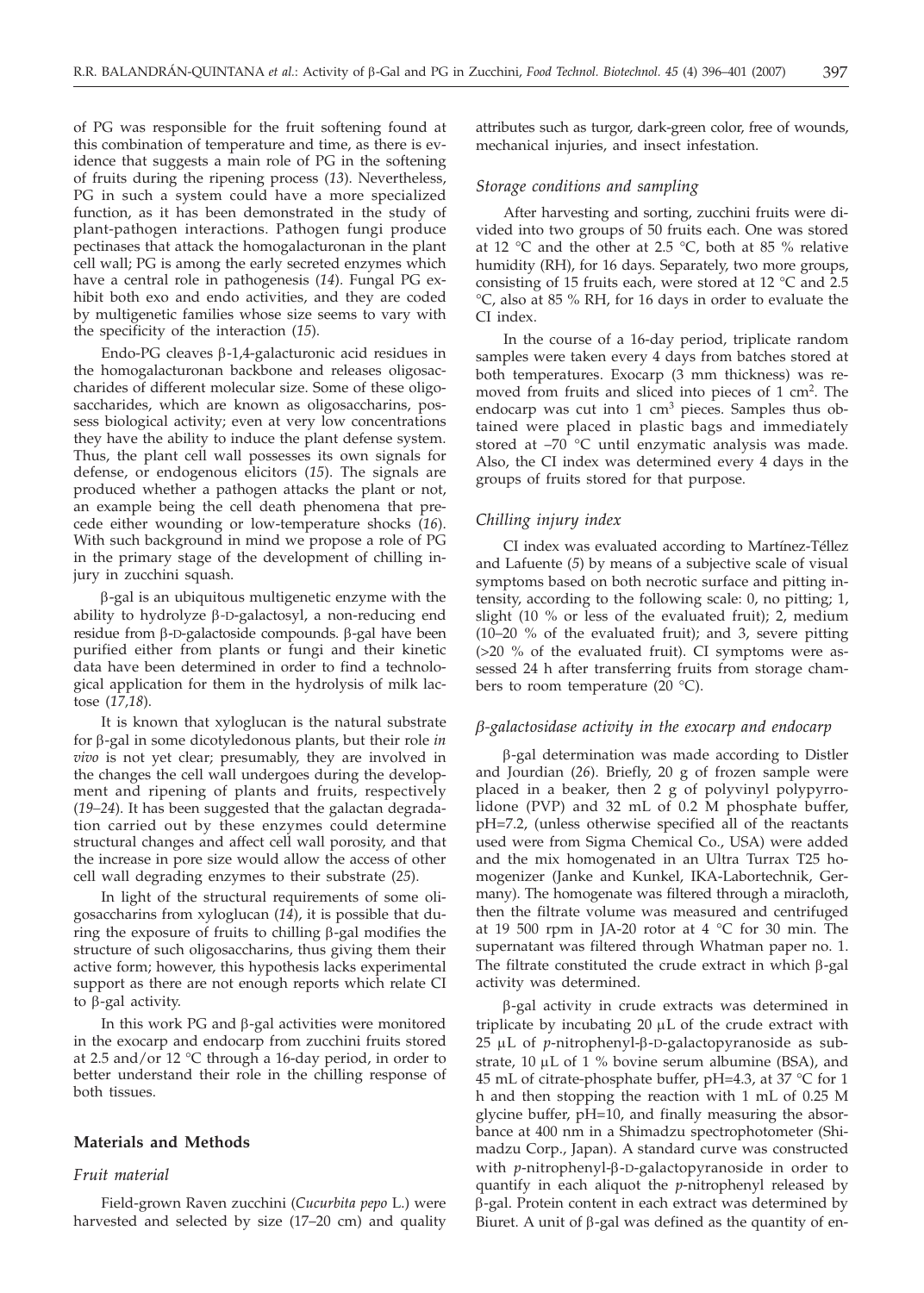zyme that releases 1 µmol of *p*-nitrophenyl/(mg protein/mL) for 1 h, under the assay conditions.

## *PG activity*

For PG activity determinations, the method described by Gross (*27*) was used. A mass of 10 g of frozen tissue was homogenated with 30 mL of cold 1 % sodium bisulphite for 30 s. The homogenate was filtered through miracloth and the filtrate was removed. The solid precipitate was resuspended in 30 mL of cold 1 % sodium bisulphite. This step was repeated twice. The residue was suspended in 30 mL of 1 M NaCl, pH adjusted to 6.0, and then held for 2 h at 2.5  $\degree$ C with constant stirring. The suspension was centrifuged at 10 000 rpm, rotor JA-20, for 10 min at 4 °C. The supernatant was filtered through Whatman paper no. 1. From filtrates, aliquots of 5 mL were loaded onto Sephadex G-15 columns (Sigma Chemical Co., USA) which had previously been equilibrated with 50 mM sodium acetate, pH=4.4. Columns were eluted with 3.5 mL of 50 mM sodium acetate. The elutants were collected in glass vials and represented the crude extracts in which PG activity was determined.

A standard curve was constructed with D-galacturonic acid. For the PG assay, 200 µL of crude extract and 200 µL of 0.025 % polygalacturonic acid were added to the test tubes. In a control tube, 200 µL of 50 mM sodium acetate were added instead of the extract. Tubes were vortexed and held at 30 °C for 1 h. Reaction was stopped by adding 1 mL of cold borate buffer, pH=10; then 200 µL of 1 % cyanoacetamide were added. Tubes were placed in a boiling water bath for 10 min, cooled to room temperature and the absorbance was measured at 276 nm in a Shimadzu spectrophotometer (Shimadzu Corp., Japan). From the standard curve the reducing sugars content was calculated and expressed as µmol of D-galacturonic acid. The value obtained in the control tube was subtracted from each assay tube. Protein content was determined by the Bradford method. A unit of PG was defined as the quantity of enzyme that releases 1 µmol of D-galacturonic acid/(mg protein/mL), in 1 h, under the assay conditions.

# *Experimental design and statistical analysis*

The experimental design was completely randomized. Frozen samples were randomized and PG and b-gal residual activities were determined. Data were analyzed by a factorial arrangement in NCSS software (*28*) at p<0.05. An ANOVA test was made in order to determine the effect of storage temperature and time, as well as tissue type, on  $PG$  and  $\beta$ -galactosidase activities.

## **Results and Discussion**

## *b-galactosidase activity*

The ANOVA test showed that both temperature and kind of tissue had a significant effect on  $\beta$ -gal activity  $(p<0.05)$  in zucchini fruits. The temperature-tissue interaction was not significant. Fig. 1 shows that  $\beta$ -gal activity was approximately 30 % higher in the exocarp than in the endocarp. Because of the lack of reports on  $\beta$ -gal



Fig. 1. Effect of storage temperature and time on  $\beta$ -galactosidase activity in exocarp and endocarp of zucchini squash stored at 2.5 or 12  $\degree$ C for 16 days (p<0.05)

activity in zucchini fruits, it was impossible to make comparisons. The role of  $\beta$ -gal in plant tissue is not yet clear; in plants they show different patterns of activity in each stage of development, so probably their role *in vivo* is aimed at cell differentiation. In fruits, they could be involved in ripening mechanisms, but there is not enough evidence to prove it.

In this work, if  $\beta$ -gal is involved in the normal softening mechanisms of the tissue as a result of senescence, a higher activity in the exocarp than in the endocarp would be reasonable, as it is in the exocarp where the softening is more apparent. The lack of data about differences in chemical composition between cell walls from both zucchini exocarp and endocarp tissue makes it difficult to correlate this enzymatic activity with changes in cell wall composition.

Fig. 1 also shows the effect of storage temperature on  $\beta$ -gal activity in zucchini fruit. In general, there was a higher activity in fruits stored at 12 °C than in those at 2.5 °C. Such behavior is considered normal and attributed to a reduced speed in metabolism due to the lower temperature.

ANOVA test for  $\beta$ -gal, both in the exocarp and endocarp, showed that the temperature-storage time interaction was significant (p<0.05). Fig. 1A shows that  $\beta$ -gal activity in the exocarp of fruits stored at 12 °C increased gradually as a function of time and was higher than that found in fruits stored at 2.5 °C in the course of 16 days. This result is consistent with the idea that a lower temperature either delays or inhibits enzymatic reactions (*29*).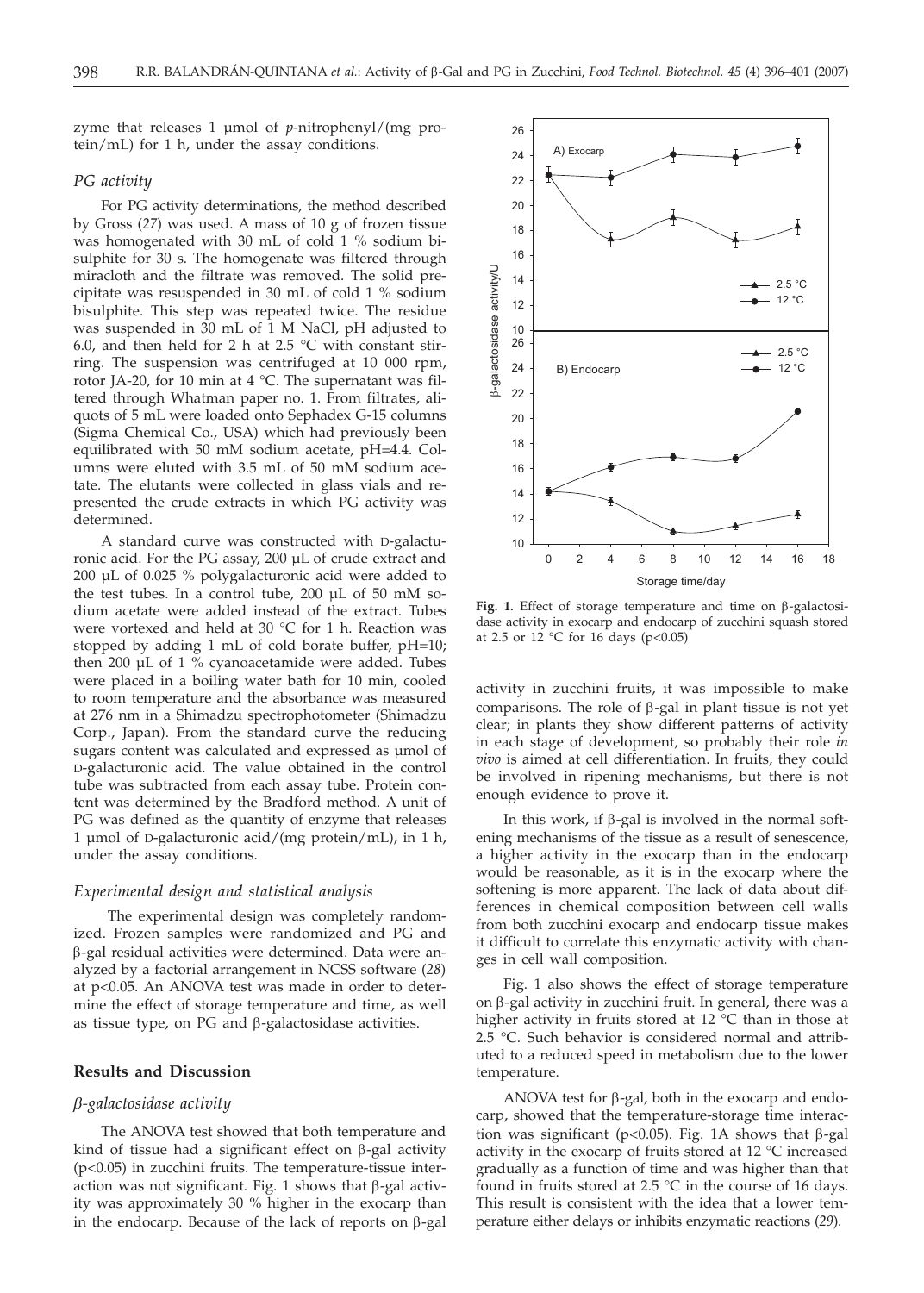In the endocarp (Fig. 1B),  $\beta$ -gal activity was, in general, higher at 12 °C than at 2.5 °C. At 12 °C there was a gradual increase, reaching on day 8 a value which stayed constant until day 12; after that there was an abrupt increase. In the endocarp of fruits at 2.5  $\degree$ C  $\beta$ -gal activity decreased for the first 8 days, then increased gradually to a value near that of day 4.

The activity pattern of  $\beta$ -gal as a function of both time and storage temperature was similar in both kinds of tissues, and it seems to be due to a temperature-inhibition mechanism. Results suggest that  $\beta$ -gal does not have a specialized function in the CI mechanism in zucchini. However, further work is required in this respect.

#### *Polygalacturonase activity*

The temperature-tissue interaction had a significant effect on  $\overline{PG}$  activity (p<0.05). The highest  $\overline{PG}$  activity was found in the endocarp of fruits stored at 12 °C (Fig. 2). PG is the most active enzyme in fruit ripening (*13*). Zucchini is a non-climacteric fruit so it might not be reasonable to relate PG activity with ripening of harvested fruits; instead, the term senescence could be more adequate. A higher activity in the endocarp can be due to the possibility that the senescence pattern is from the core to the exocarp. In tomato, during the postharvest ripening process, it has been demonstrated that endo- -PG activity follows a circular pattern and it appears in the exocarp before it appears in the endocarp, which seems to be the result of differences in ethylene sensitivity in different tissues (*30*).



**Fig. 2.** Effect of storage temperature and time on polygalacturonase activity in exocarp and endocarp of zucchini squash stored at 2.5 or  $12 \text{ °C}$  for  $16 \text{ days}$  (p<0.05)

The minor PG activity in the endocarp at 2.5  $^{\circ}$ C (Fig. 2) can be explained in terms of the temperature dependence of the enzymatic reactions (*29*).

Fig. 2 also shows that PG activity was higher in the exocarp in zucchini fruits stored at 2.5 °C than in those at 12 °C. Such a result confirms what was reported by Martínez-Téllez *et al*. (*12*) and shows that the pattern of PG activity in relation to temperature is not as expected, which is discussed below.

The ANOVA test showed a significant interaction between temperature and storage time for PG activity in the exocarp from zucchini fruits ( $p<0.05$ ). Fig. 2A shows a decreasing tendency of PG activity with storage time at 12 °C, whereas at 2.5 °C a transient increase occurred with a maximum at 12 days. A temperature of 12 °C does not cause chilling injury in zucchini, as was reported by Balandrán-Quintana *et al*. (*31*) and Soto-Cerón (*32*), and confirmed here (Fig. 3); however, a delay in the senescence processes is conceivable at such temperature.

If PG is involved in the normal senescence process of the exocarp, it would at least have to show a more or less constant value of its activity in fruits at 12 °C; however, the opposite was true: a 20 % decrease took place over a 16-day period (Fig. 2A). Fruits stored at 12 °C did not show CI symptoms during the 16 days (Fig. 3) and there was no perceptible softening by sight and touch. Although the fruit texture was not measured in this study, in previous work we had never found significant differences in firmness in zucchini stored at 12 °C for 12 or more days, with an average firmness value of 5.8 kgf (*32*)*.* We have also found in zucchini fruits stored at 2.5 or 12 °C that the cell wall's galacturonic acid content was almost twofold in fruits stored for 16 days with respect to that at day zero, irrespective of the temperature (*33*). So the results of this study suggest that PG in the exocarp is not involved in the senescence process in zucchini, at least during the stage in which the softening is not yet apparent. However, the decreasing pattern of PG at 12 °C suggests that during the early storage stages the enzyme had a different role, probably contributing to some acclimation mechanism.

Fruits stored at 2.5 °C showed evident CI symptoms after 8 days of storage (Fig. 3). At 12 days the softening was totally manifested and coincided with the maximum in PG activity (Fig. 2A). There is evidence which suggests that the PG-mediated pectin degradation does not have a significant contribution to fruit softening until the last ripening stages, when PG is the main factor responsible for pectin depolymerization (*13*)*.* It is then possible that the maximum activity of PG at 12 days and 2.5 °C is the main cause of the softening found in the exocarp tissue. At 16 days of storage at 2.5  $\degree$ C the tissue was totally damaged (Fig. 3) and PG activity decreased (Fig. 2A). Probably at that time there was an extensive degradation of pectin in the tissue so PG activity was no longer required.

In the endocarp there were significant differences in the time-temperature interaction (p<0.05). At 12  $^{\circ}$ C, the PG activity at 16 days was almost 3-fold that at 0 days (Fig. 2B). Such behavior is the opposite of that found for the exocarp at the same temperature (Fig. 2A) and suggests that at 12 °C the metabolic changes which took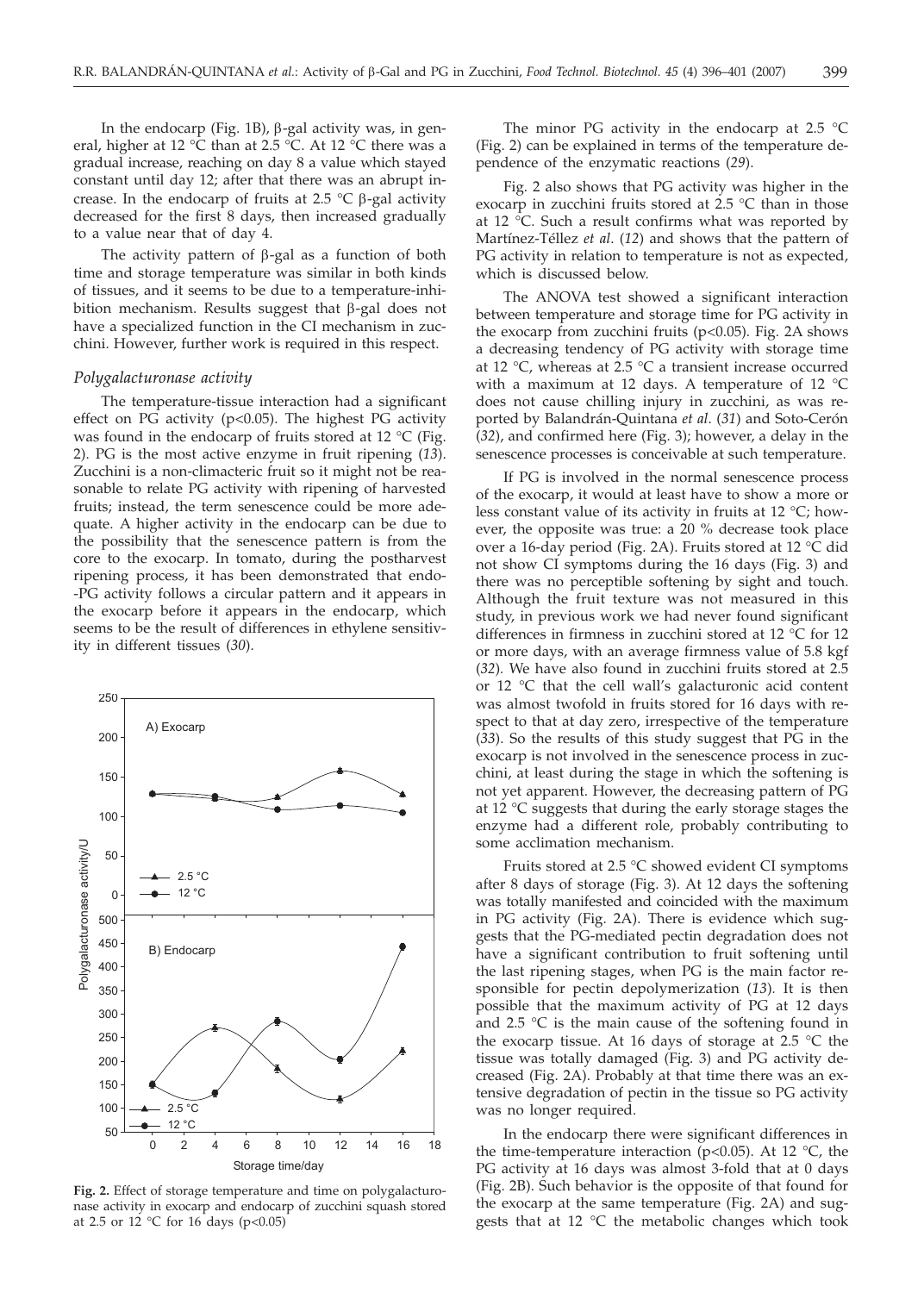

**Fig. 3.** Development of chilling injury in zucchini squash stored at 2.5 or 12 °C for 16 days

place in the endocarp require a higher PG activity than those which operate in the exocarp. Also supported is the idea that the senescence pattern in zucchini fruits, in terms of cell wall degradation, takes place from the core to the outer surface.

Fig. 2B shows a sinusoidal pattern of PG activity in the endocarp of zucchini at 2.5 °C, with a maximum and a minimum at 4 and 12 days, respectively, which means that over a 16-day period at 2.5  $\degree$ C PG activity was in a range with an approximate mean of 189 U; however, the sinusoidal behavior suggests that during the first days of exposure to chilling, PG had another more specialized role than solely to break down pectin. It is possible that some pectic oligomers released at that stage acted as signaling molecules in the acclimation mechanisms. It is worth noting that 8 days before CI was not visibly present in fruits at 2.5  $\degree$ C (Fig. 3), so the possibility of irreversibility was latent, and precisely at that time PG had a maximum activity.

The next burst in PG activity in the endocarp at 2.5 °C occurred after 12 days (Fig. 2B), but CI progressed to levels at which reversibility was impossible, probably because such a burst was due to extensive tissue degradation.

# **Conclusions**

The data presented in this study have shown that kind of tissue, temperature and time of storage had a significant effect on  $PG$  and  $\beta$ -galactosidase activities in zucchini fruits. In both exocarp and endocarp tissue, changes of b-galactosidase activity as a function of time and temperature were attributed to both the normal senescence and temperature inhibition processes. The gradual increase in PG activity in the exocarp at 2.5 °C suggests that PG is activated in the early stages of exposure to chilling. The exocarp and PG could be an adequate system to study the relationship between CI and cell wall biological function.

## *Acknowledgements*

René Balandrán-Quintana received a doctoral fellowship from Consejo Nacional de Ciencia y Tecnología (CONACYT), México.

## **References**

- *1.* A.H. Markhart III, Chilling injury. A review of possible causes, *HortSci. 21* (1986) 1329–1333.
- *2.* K.L. Parkin, A. Marangoni, R.L. Jackman, R.Y. Yada, D.W. Stanley, Chilling injury. A review of possible mechanisms, *J. Food Biochem. 13* (1989) 127–153.
- *3.* J.M. Lyons, Chilling injury in plants, *Annu. Rev. Plant Physiol. 4* (1973) 445.
- *4.* C.I. Wang, D.O. Adams, Chilling-induced ethylene production in cucumbers (*Cucumis sativus* L.), *Plant Physiol. 69* (1982) 424–427.
- *5.* M.A. Martínez-Téllez, M.T. Lafuente, Effect of high temperature conditioning on ethylene, phenylalanine ammonia-lyase, peroxidase and polyphenol oxidase activities in flavedo of chilled Fortune mandarin fruit, *J. Plant Physiol. 150* (1997) 674–678.
- *6.* D.H. Lee, C.B. Lee, Chilling stress-induced changes of antioxidant enzymes in the leaves of cucumber: In gel enzyme activity assays, *Plant Sci. 159* (2000) 75–85.
- *7.* T. Fukushima, M. Yamazaki, Chilling-injury in cucumbers. V. Polysaccharide changes in cell walls, *Sci. Hortic. 8* (1978) 215.
- *8.* S. Cantor, F.I. Meredith, L. Wicker, Postharvest changes of pectic substances in chilled peaches, *J. Food Biochem. 16* (1992) 15–29.
- *9.* M.L. Arpaia, J.M. Labavitch, C. Greve, A.A. Kader, Changes in the cell wall components of kiwi fruit during storage in air or controlled atmosphere, *J. Am. Soc. Hort. Sci. 112* (1987) 474–481.
- *10.* K.C. Gross, C.Y. Wang, Compositional changes in cell wall polysaccharides from chilled and non-chilled cucumber fruit, *Phytochemistry, 23* (1984) 1575–1578.
- *11.* D.A. Brummell, V. Dal Cin, S. Lurie, C.H. Crisosto, J.M. Labavitch, Cell wall metabolism during the development of chilling injury in cold-stored peach fruit: Association of mealiness with arrested disassembly of cell wall pectins, *J. Exp. Bot. 55* (2004) 2041–2052.
- *12.* M.A. Martínez-Téllez, M.G. Ramos-Clamont, A.A. Gardea, I. Vargas-Arispuro, Effect of infiltrated polyamines on polygalacturonase activity and chilling injury responses in zucchini squash (*Cucurbita pepo* L.), *Biochem. Biophys. Res. Commun. 295* (2002) 98–101.
- *13.* K.A. Hadfield, J.K.C. Rose, D.S. Yaver, R.M. Berka, A.B. Benett, Polygalacturonase gene expression in ripe melon fruit supports a role for polygalacturonase in ripening-associated pectin disassembly, *Plant Physiol. 117* (1998) 363– 373.
- *14.* F. Côté, M.G. Hahn, Oligosaccharins: Structures and signal transduction, *Plant Mol. Biol. 26* (1994) 1379–1411.
- *15.* M.T. Esquerré-Tugayé, G. Boudart, B. Dumas, Cell wall degrading enzymes, inhibitory proteins, and oligosaccharides participate in the molecular dialogue between plants and pathogens, *Plant Physiol. Biochem. 38* (2000) 157–163.
- *16.* J.A. Hargreaves, J.A. Bailey, Phytoalexin production by hypocotyls of *Phaseolus vulgaris* in response to constitutive metabolites released by damaged bean cells, *Physiol. Plant Pathol. 13* (1978) 89–100.
- *17.* S.A. Ismail, S.S. Mabrouk, R.R. Mahoney, Purification and characterization of b-galactosidase from *Mucor pusillus, J. Food Biochem. 21* (1997) 145–162.
- *18.* S. Sun, X. Li, S. Nu, X. You, Immobilization and characterization of  $\beta$ -galactosidase from the plant gram chicken bean (*Cicer arietinum*). Evolution of its enzymatic actions in the hydrolysis of lactose, *J. Agric. Food Chem. 47* (1999) 819–823.
- *19.* M. Edwards, Y.J.L. Bowman, I.C.M. Dea, J.S. Grant-Reid, A b-D-galactosidase from nasturtium (*Tropaeolum majus* L.) cotyledons, *J. Biol. Chem. 263* (1988) 4333–4337.